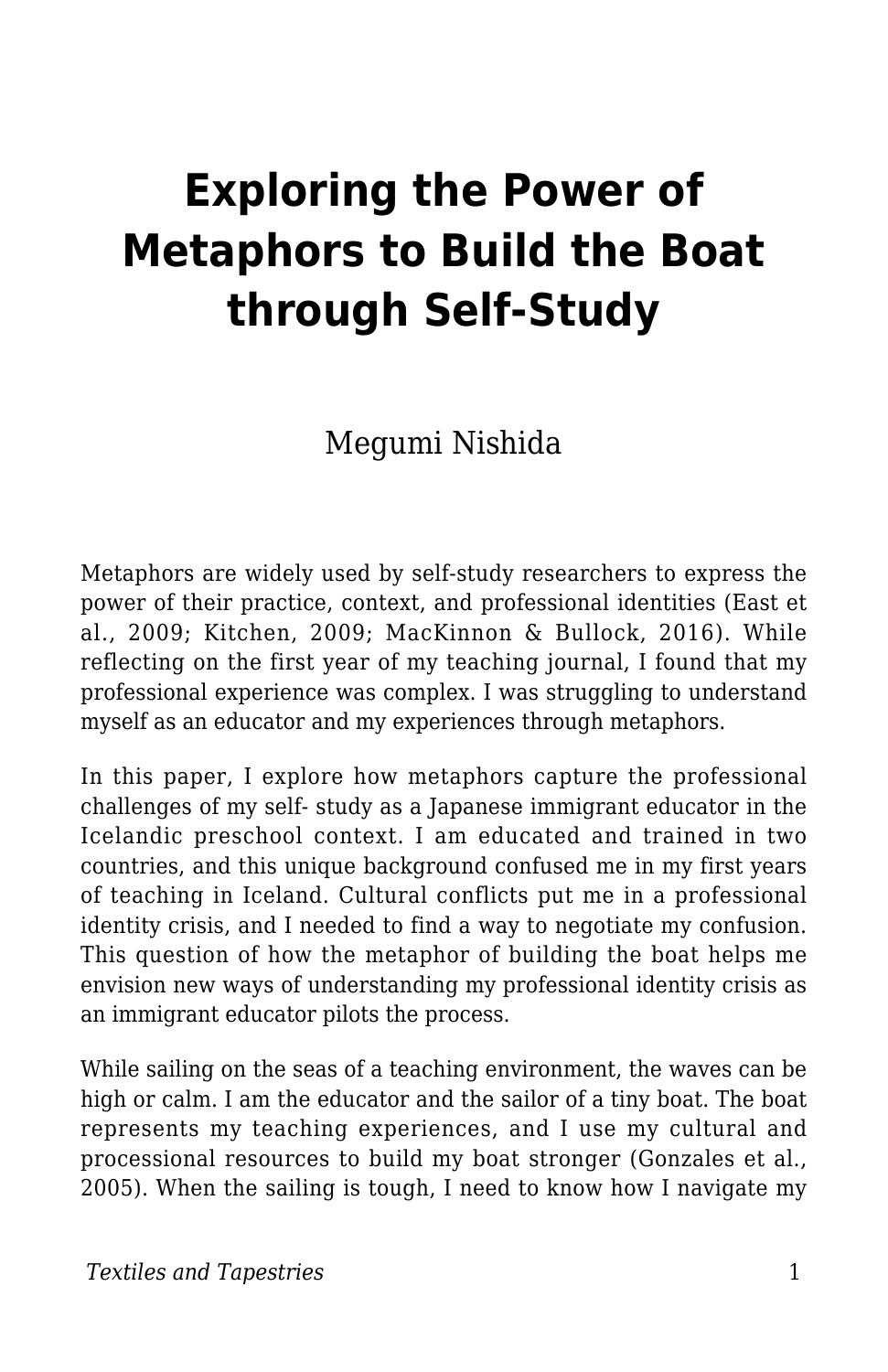boat so as to not give up on my voyage.

## **Context of the Study**

I am a Japanese immigrant educator who is educated and trained in both Japan and Iceland. After working as a cram school (so-called *juku*) teacher for some years, I moved to Iceland in 2008. Japanese teaching culture in the early 2000s was teacher-centered, and I basically had to follow what the curriculum required. My sense of respect for children's autonomy was put aside and improving my teaching technique was the focus of reflection. Everyone was put under pressure to study hard to enroll in more prestigious schools. In the Japanese education system, the student-teacher ratio can range from 20:1 to 30:1 for the purpose of fostering a collective social mindset from preschool (Tobin et al., 2009). Tobin and his colleagues (2009) point out that having a high student-teacher ratio is the cultural logic of Japan to increase children's social skills and to let them feel that they are part of society. Strict discipline is expected to keep children under control.

Although I justified my migration to Iceland by being married to an Icelander, the truth was that I wanted to escape from that educational value. I did not fit this competitive culture. In my master's project in Iceland, I studied about Icelandic preschool educators' sense of professionalism. During my study, I learned that the student-teacher ratio is much lower in Iceland than in Japan and that children's freedom in play is highly respected (Einarsdóttir, 2006; Nishida, 2013). That experience motivated me to work as a preschool educator in Iceland, where the relationship between teacher and student is more like friends. However, this was the first time I worked in an early childhood education setting. I knew that many immigrants chose to work at preschools to learn the language (Ragnarsdóttir, 2010), and I also wished to learn language through my work. I was very optimistic then.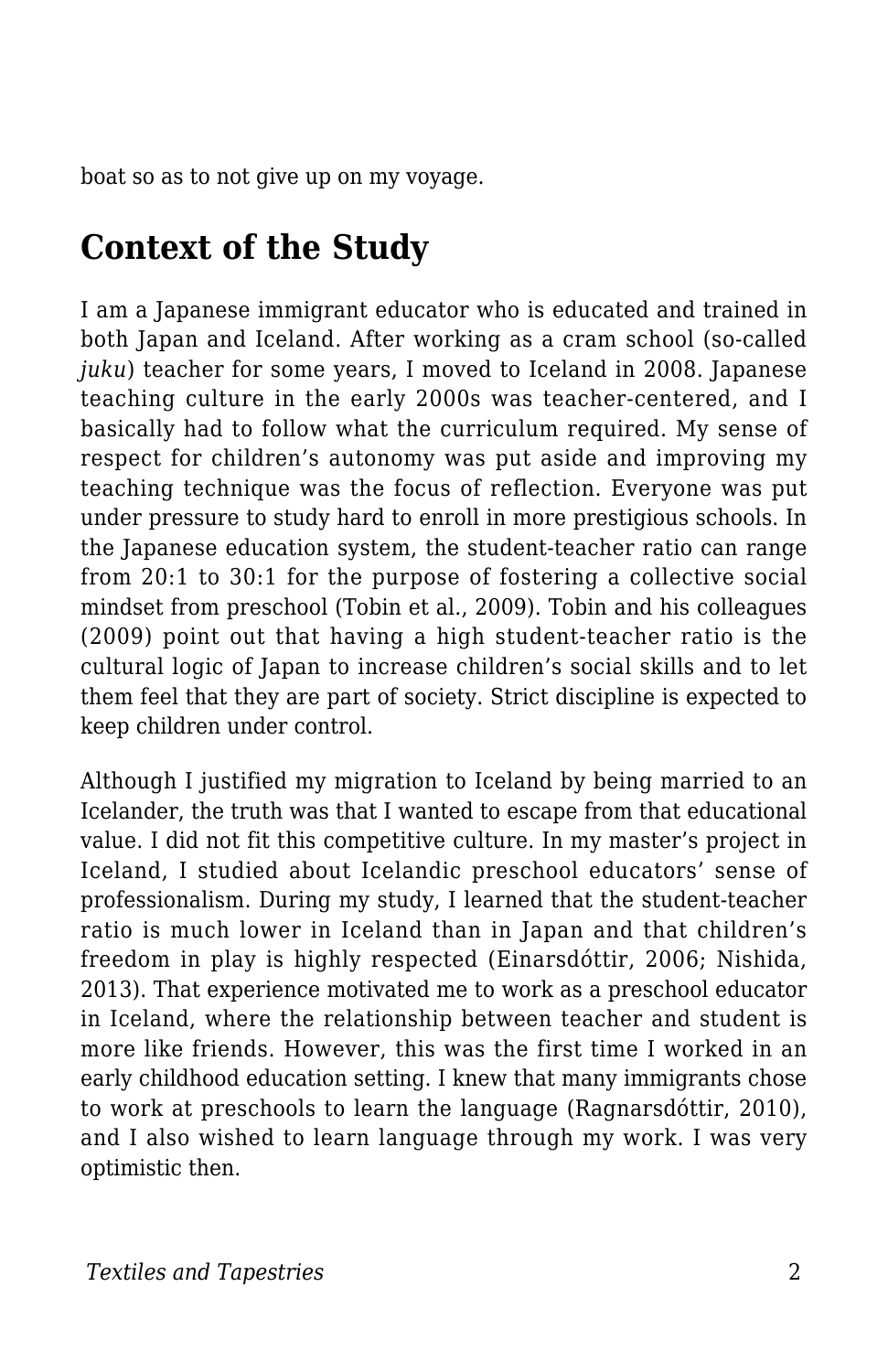The study takes place in an Icelandic preschool located in a fishing town outside of the capital city of Reykjavík. This preschool is semiprivate and it practices a rather unique pedagogy that segregates boys and girls for equal rights (The Hjalli model, n.d.). The school ethos of inclusion and gender equality may be more valued than in other public preschools. My position then was as a substitute educator who covered the absence of other staff. For example, during my seven working hours, I had to lead a group of two-year-old girls, five-yearold boys, and finish my day by doing dishes in the kitchen. My job responsibilities were diverse, requiring a great amount of flexibility to work in different situations.

Since Iceland is surrounded by the sea, fishing is one of the most important industries and influences Icelandic culture and lifestyle (Lacy, 1998). There is a harbor with fishing boats near the school. Children in the area grow up with the sound of the whistles and scents of the sea. Fish is served for preschool lunch a few times a week. Many people are involved in fishing, and some family members of my local friends are actually fishermen. One of the fathers of a child often brought us unique fish or creatures to show the children. The child was so proud of his fisherman father. Because of these circumstances, it was natural for me to reflect on my teaching experiences around metaphors related to the sea.

## **Methodology**

Narrative excavates the complexity of educators' experiential knowledge through metaphors (Craig, 2018). Kitchen (2009) explained that narrative self-study is "a methodology for understanding the personal dimension of teaching" (p. 9) and developing a deeper understanding of our practical knowledge (Connelly & Clandinin, 1988). Craig (2018) emphasized how narrative balances the complexity of an educator's understanding of a current challenge. Using narrative for my study is legitimate to glean insights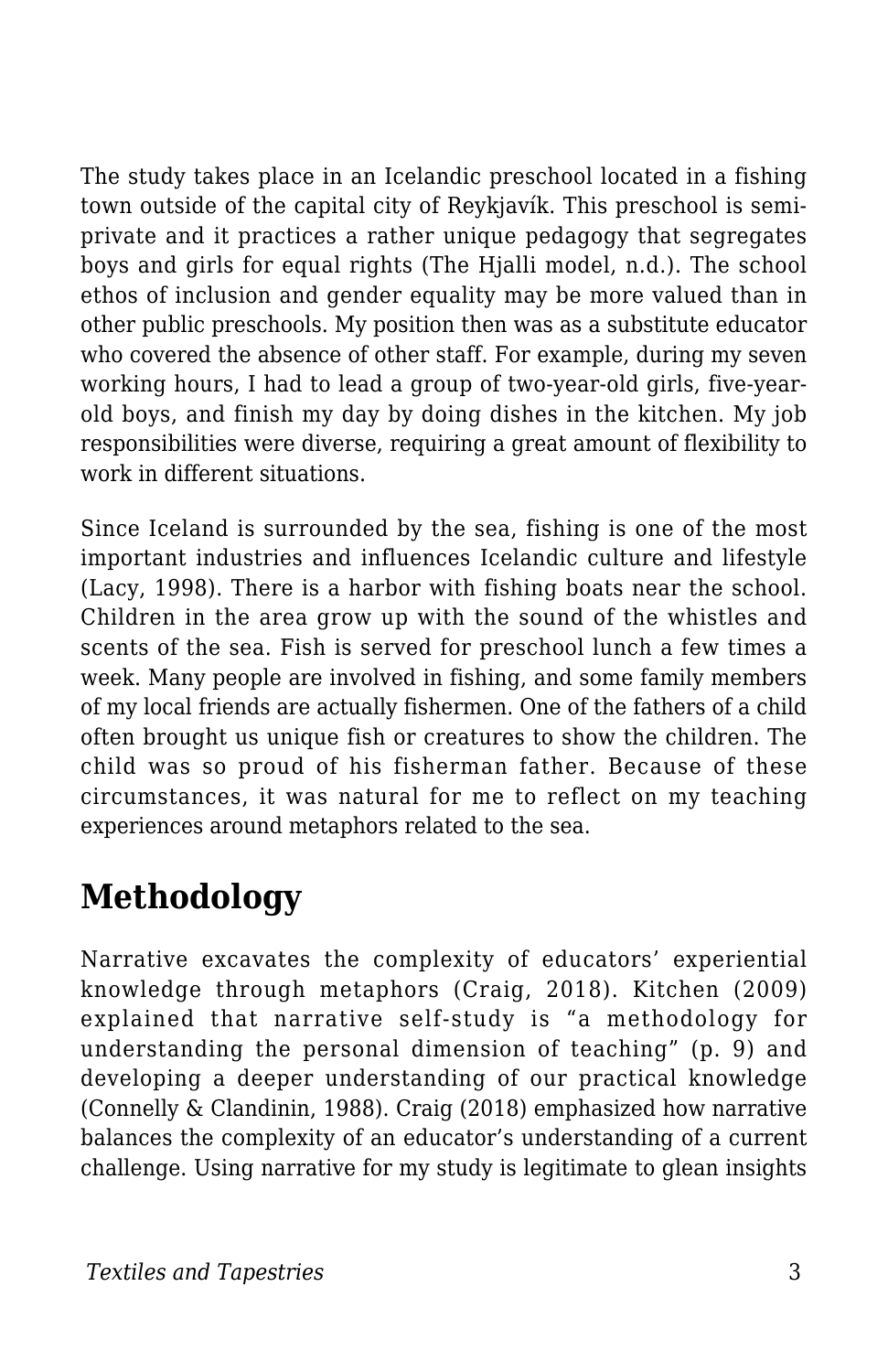into my experiences to understand why I was in a professional identity crisis. My narrative stories can be shared with others through how I used metaphors to verbalize my thoughts (Munby & Russell, 1990).

Lakoff and Johnson (1980/2003) explored metaphor from a cognitive perspective and established the conceptual metaphor theory. They described how metaphor is conceptual in nature and represents a person's thoughts and action; it is not only a matter of words. In our daily life, conceptual metaphor is used by anyone to express time, object, space, emotion, causation, morality, and so on. Metaphors rule our lives (Lakoff & Johnsson, 1980/2003). Since Lakoff and Johnson's study in 1980, metaphors have been researched by numbers of cognitive scientists. Kövecses (2010) pointed out that a person understands and reasons things through metaphors because metaphors inhabit our thoughts. Moreover, metaphors express the reality of society and culture and the psychological aspects of a person.

In self-study, metaphors are effective in exploring teachers' professional identity (Bullough, 1994). Bullough (1994) explained how metaphors that arose from his education-related life story captured essences of teaching, and it was his "on going quest for authenticity in teaching" that integrated his "personal and social identities" (p. 110). MacKinnon and Bullock (2016) explored their own teaching in science teacher education through the metaphor of music sessions to engage in collaborative self-study. Using the idea of teaching as a jazz session, they reflected on themselves as teacher educators and their relationships with students. Their collaborative discussion around the music metaphor helped them develop new perspectives in teaching.

Munby and Russell (1990) said that metaphors could help teachers verbalize their professional thinking and look at data differently. They suggested that "the power of metaphor might be invoked profitably by teachers and administrators as a way of reflecting on and possibly improving their own practice" (Munby & Russell, 1990, p. 120). It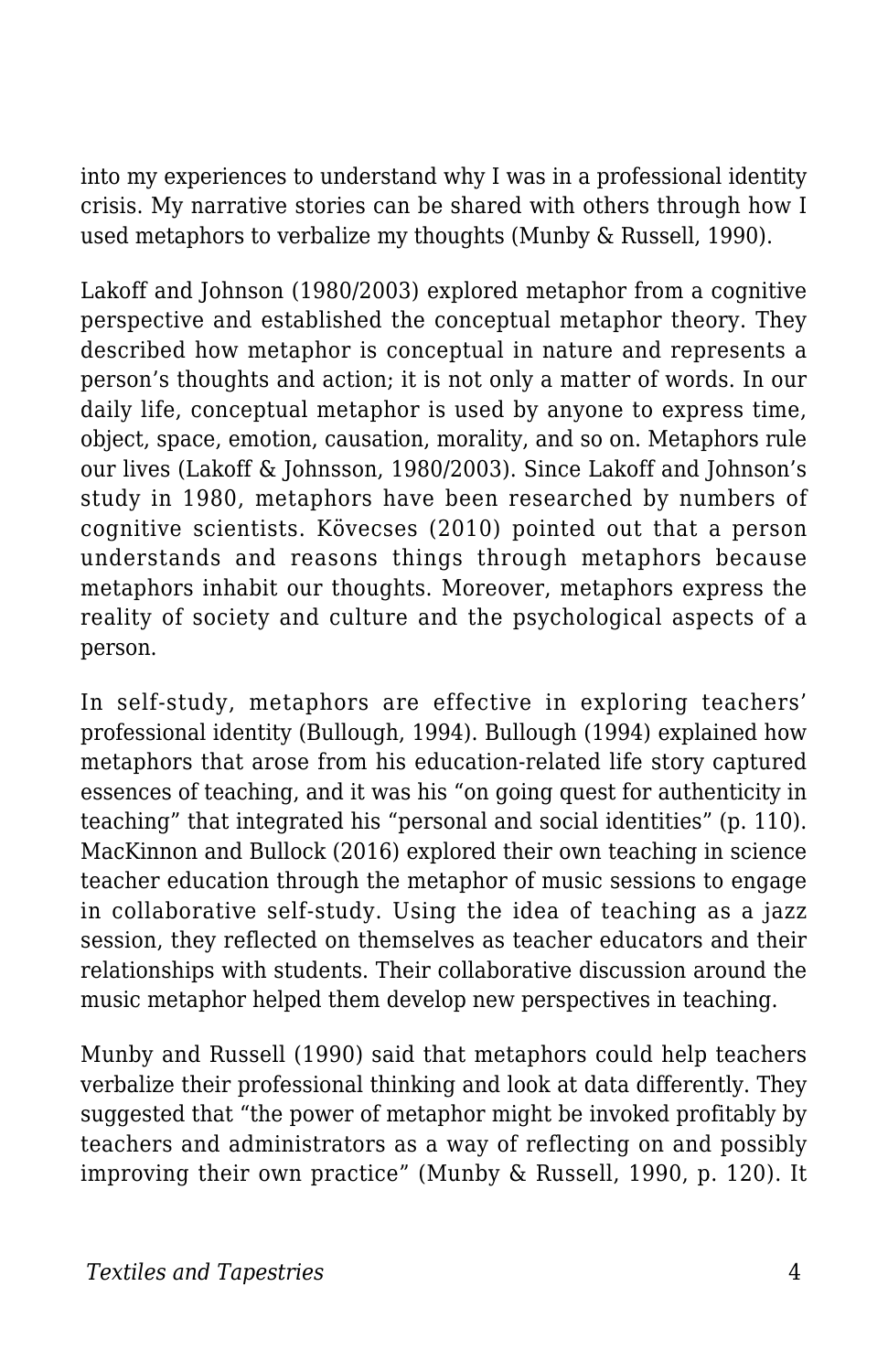took me some time to see how metaphors could express the complexity of my professional development as an immigrant educator in the Icelandic preschool context because I did not know the power of metaphors. However, MacKinnon and Bullock (2016) inspired me to connect my teaching and relationship with children through metaphors. I began to look into my experience through conceptual metaphors to articulate my professional contexts and experiences through narrative (Bullough, 1994; Lakoff & Johnson, 2003; MacKinnon & Bullock, 2016). When I began to understand what I was going through in my teaching with metaphors of myself being a sailor on a boat, I realized the power of metaphors to transform my teaching and my professional identity (Craig, 2018; Munby & Russell, 1990).

My main data comes from my reflective teaching journal that I kept from the beginning of my work as a substitute educator. I extracted my first year (August 2014 - June 2015) for this particular study. All names in the text are pseudonyms. When coding my journal and the stories I had written, I learned that coding can be used as an analytic tool to generate metaphors (Miles et al., 2014). I used the coding strategy by Saldaña (2013) to capture images of my experiences in the first cycle of coding and then re-configured codes to develop their meanings with supporting stories. As a result, codes developed into metaphors that coherently explained the development of my understanding of my professional experience. Emails and texting application communication with my critical friend Hafdís provided me with additional data and enhanced the validity and transparency of my study (Samaras, 2011).

I met Hafdís when I first enrolled in the University of Iceland in 2009. She has been encouraging me to reflect on my teaching experiences in Japan and develop my pedagogical view of teacher-centered to student-centered since then. While looking into my experiences, Hafdís takes on an important role as an observer of my position from different perspectives (Costa & Kallick, 1993). Hafdís has been reading and listening to my stories from the beginning of my learning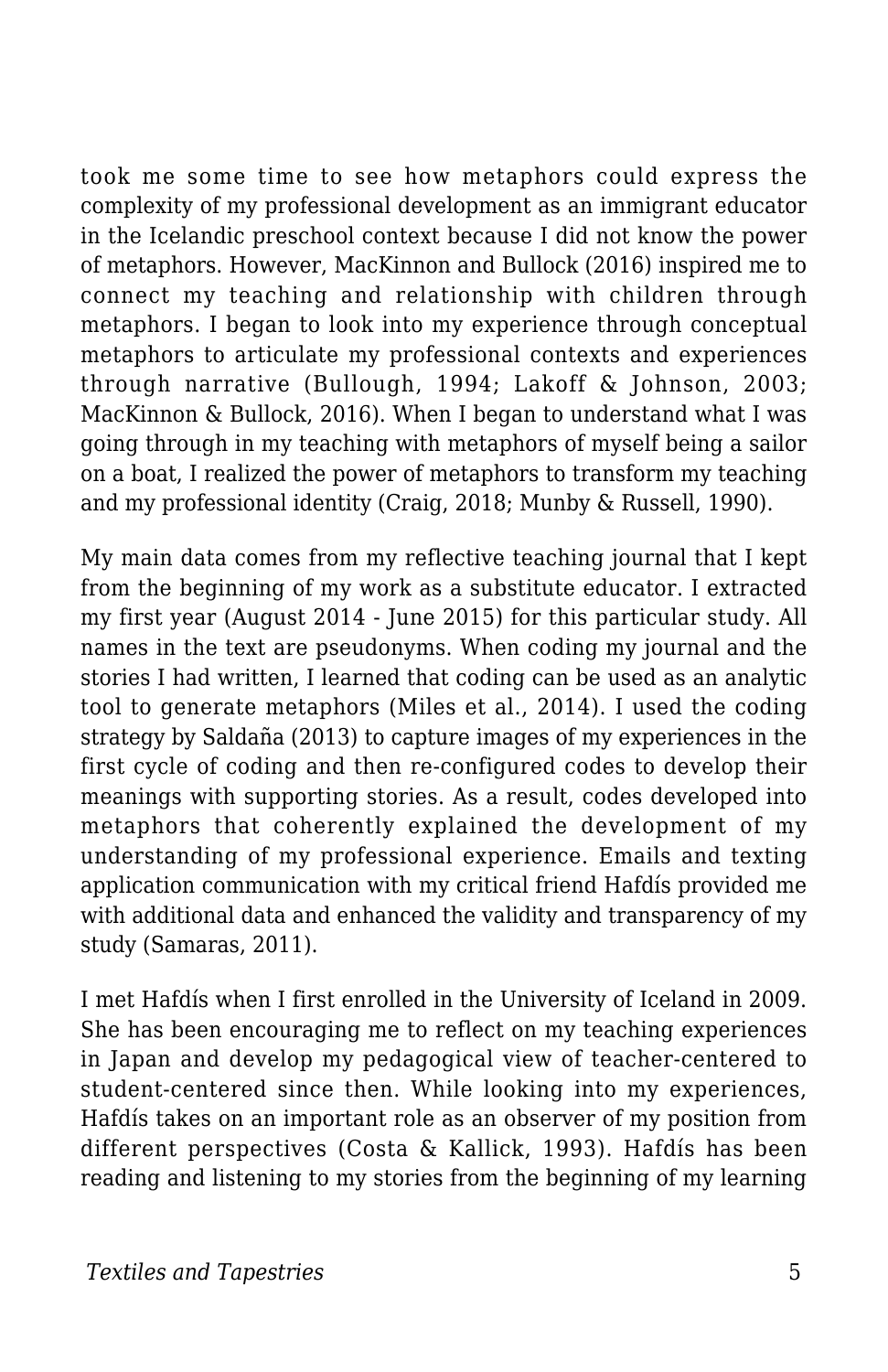and teaching in Iceland. When I came to the image of building a boat to understand my teaching context, she questioned where I was in this metaphoric exploration. Her critical inquiry stimulated my data analysis and revealed multiple dimensions of my professional experience by making meanings through metaphors (Samaras, 2011). Samaras (2011) suggested that triangulation is one of the methods for assessing the quality of self-study. Miles et al (2014) explained that triangulation requires at least three independent measures to support findings. These include data sources, methods and theories. My reflective teaching journal, communication, and notes with my critical friend Hafdís and my use of metaphors intertwine to corroborate the trustworthiness of the study.

## **Outcomes**

Drawing on my teaching context by using metaphors related to the sea, I explored ways to sail on a boat that represents my experience. The sea is my teaching environment. I am the sailor of the boat that could be made of any professional or cultural resources I have. Sometimes fragile as paper, sometimes strong as metal, this is the story of how I navigate my boat which has been transforming through the self-study voyage to the new horizon of teaching.

#### *Sailing to the New Horizon*

My self-study officially began when I found myself lost in the middle of the sea of the Icelandic preschool context, not knowing where I was heading. Upon completing my teacher education in Iceland, I began working in an Icelandic preschool in August 2014. During my teacher education in Iceland, I learned about the Icelandic preschool context in theory. I felt hope that there might be a new horizon of teaching that I had never experienced when I was working as an educator in the Japanese education system. Because of my past practical experiences and educational background both in Japan and Iceland,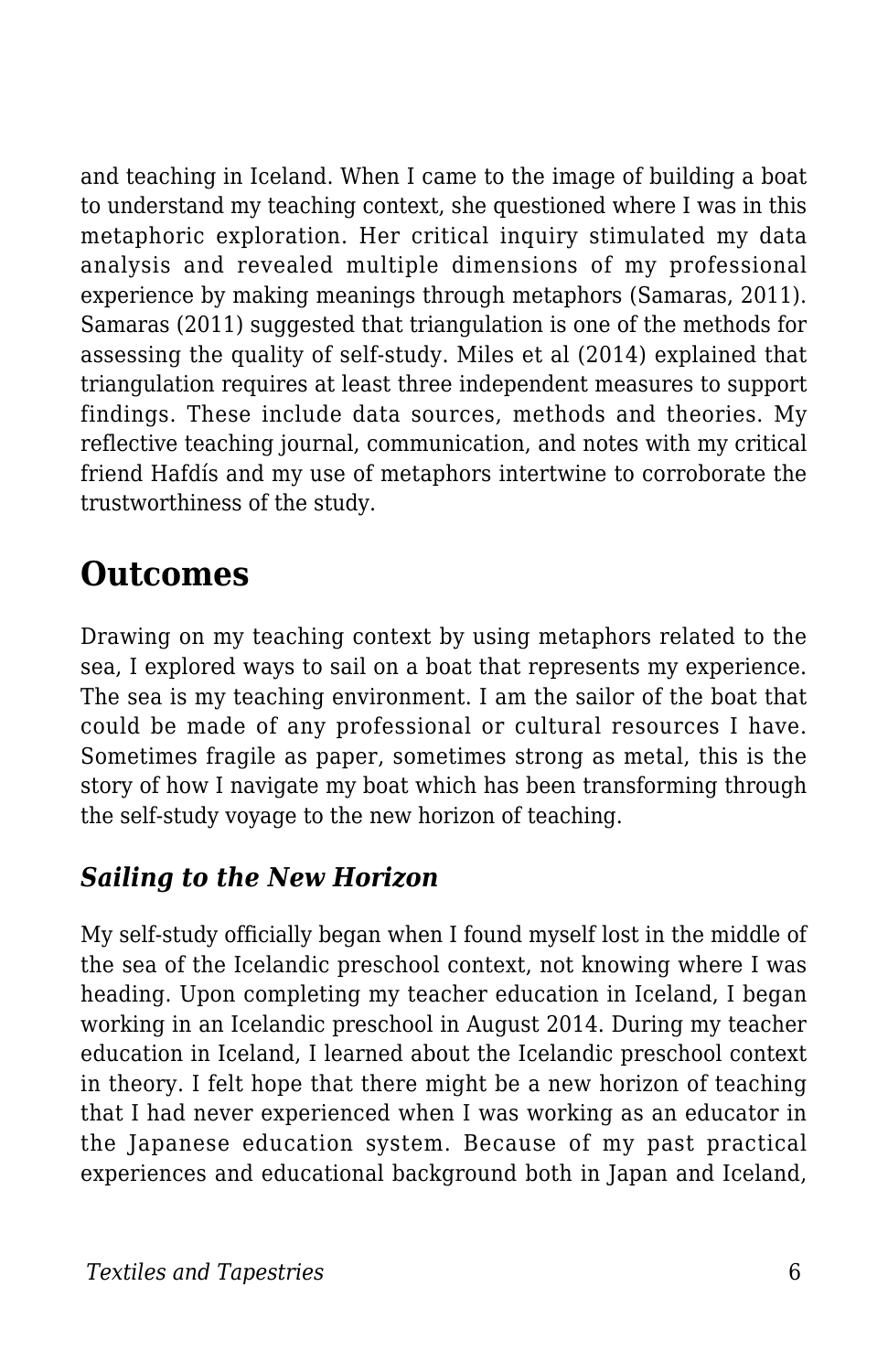people at my work believed that I could start teaching right away. In reality, I was a naïve sailor who did not know how to build a strong boat.

#### *Origami Boat*

I was sailing on an origami boat in the beginning of my voyage. My boat looked fancy, as though it was made with fine Japanese *washi* paper. I believed that I was prepared with my teaching credentials. But, I lost control of my boat two months after I began working with children. The boat easily sank when children played rough on the first snowy day in October 2014. My journal entry from October 21 states that:

I knew that the children were excited about the snow, but I tried to keep the children in the same area...I should have let them enjoy their first snow day instead of keeping them in one small play area...or I should have made the rules clear before going out. If only I had the language skills to do that...When we went back inside; there was chaos. I was in complete panic. I had no control over children!

Some three-year-old boys wanted to play in the snow while I was panicking about not knowing the level of the children's motor skills in snow. They grow up with snow, but it was my first experience with that much snow to play in. My panic seemed to have happened all of a sudden, but reflecting on my experience through my teaching journal later, there were some signs that I was not aware of at that time.

I did not know that children could play as wild as a storm. I could not do my job as a professional. I felt that I was in a professional identity crisis. However, I knew that the *washi* paper was durable. A day after my origami boat sank, I coincidently met my critical friend Hafdís at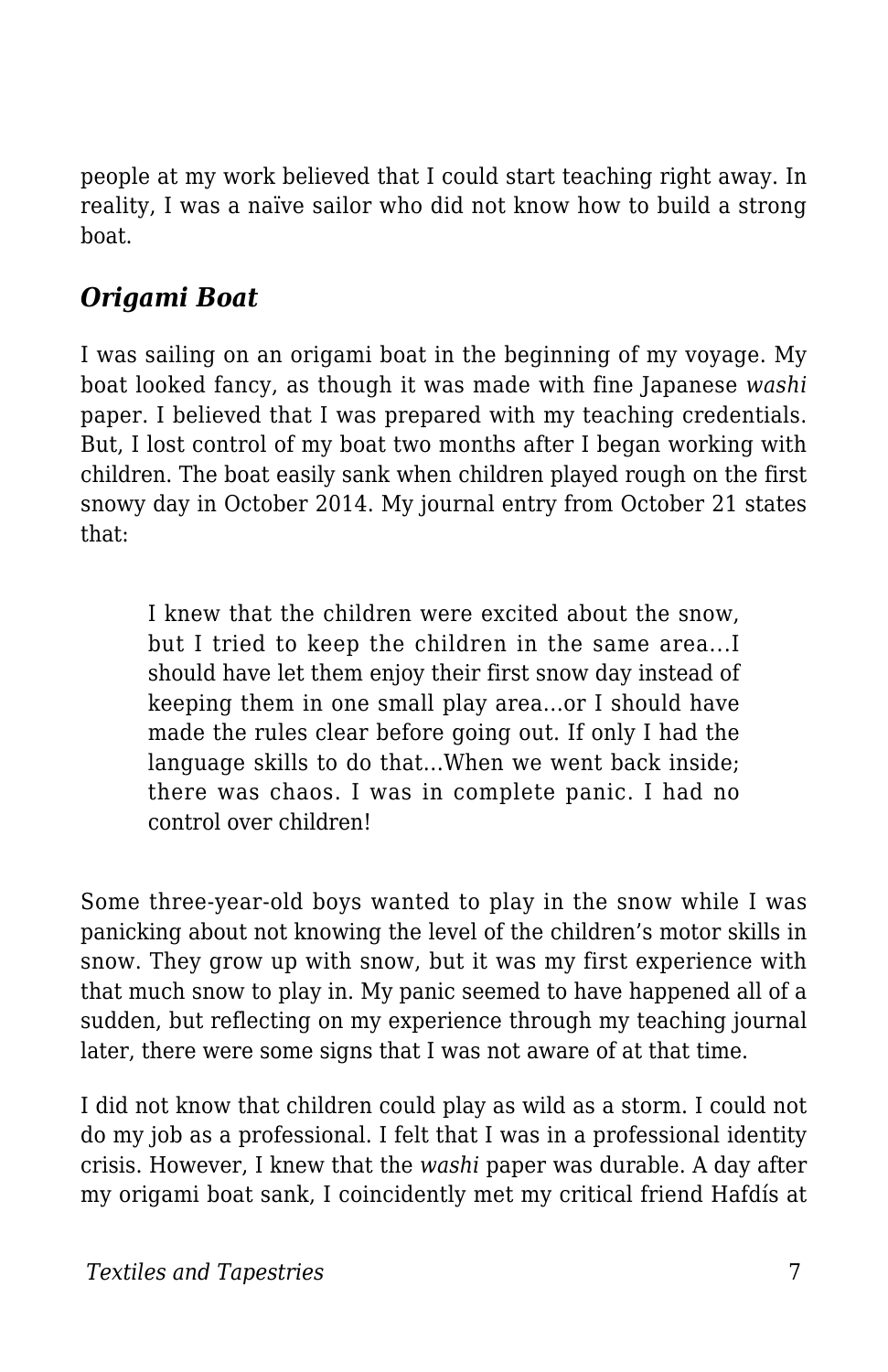the university. She asked me how I was doing at my new job. I honestly expressed my feelings of defeat on the snowy day. After listening, Hafdís questioned how I observed children. I was afraid of children because I did not know about them. My journal entry on October 22 shows how Hafdís opened my eyes to children and the door to self-study.

Hafdís mentioned that my conflict could be a part of selfstudy and I should keep my notes of children's behaviour. Does it matter the time of the day? Some special occasion? I thought that I would need to get rid off the Japanese cultural perspective while working...But she says that there should be a way to find some point that this Japanese perspective is necessary.

I was desperate to find a way to sail the boat without drowning. I began questioning myself in my journal right after the incident.

In my understanding, teacher's role is to provide an appropreate environment for children to feel they are learning something while having fun. I am always looking at the clock, try to finish things in certain time (of course I need it), I have not really thought about their interests. What are they interested? Would I gain my confidence if I could stimulate their interests?

Although my voyage was hard, I am the sailor of my boat. If I could rebuild the boat better, how would it be? I kept reflecting to continue my sailing.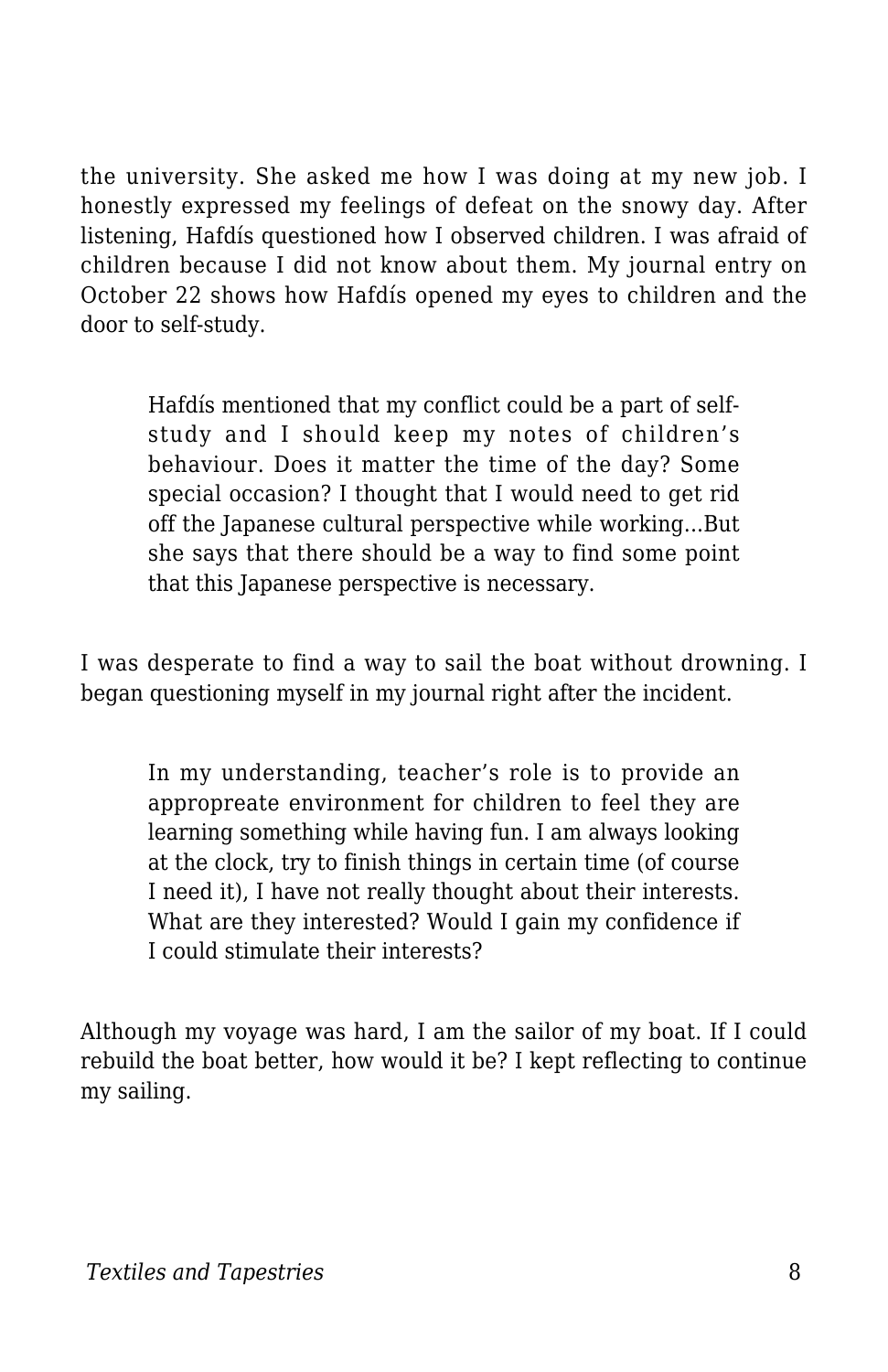#### *Rowing Boat*

Reflection kept me thinking about how I could sail. On April 22, 2015, when the weather outside was still rough and the teaching was tough, I was asked to sit in a circle of 25 girls aged three to five for 15 minutes. My boat was not fixed yet, but I had to do something. When I sat in front of the children, I began singing the Japanese children's song *Ito-maki*, or wind the bobbin up in English. I was simply struggling not to drown. The children's eyes were fixed on me. Soon they were copying my hand movements. Some even began singing along. The tune also exists in Icelandic, so they were familiar with it. Later that day, I reflected on this incident in my journal:

When I began singing in Japanese, they were just silent for a few moment. But soon began following me and actually singing together! Especially Sif, Þóra and Edda loved it and they were so good at copying me. I did not think this can be such fun for them…The movement is simple and the song is familiar to them.

It was almost the first time that I felt some sort of positive response from the children. Until then, I did not have any confidence in my position as a substitute educator. I was struggling with how I could do my work as a professional. I tended to blame this on my lack of Icelandic proficiency. The truth was that I needed to believe in myself and use my resources, such as my knowledge, experience, and skills. This experience made me become aware of how my Japanese resources could be material for building a stronger boat.

Reflecting on my first experiment with the Japanese song made me realize that I was gaining more confidence in sailing a boat built with my Japanese resources. Until then, I was always insecure about whether or not I was doing something wrong. Being Japanese, I was afraid of making mistakes. In my Japanese upbringing, I had been told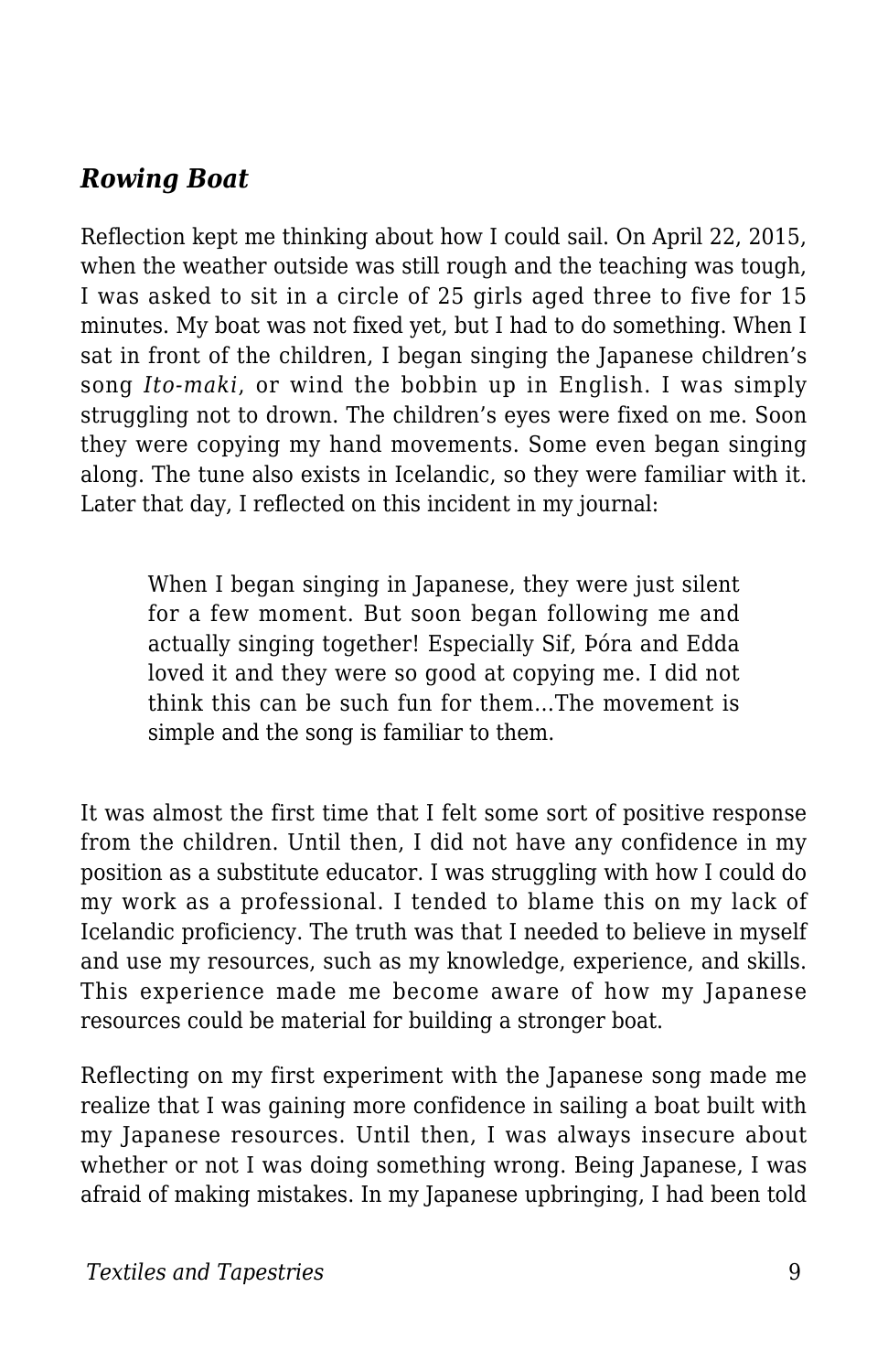that if you made a mistake, you would lose out. But when I tried to understand what kind of activities would interest the children, my fear of making mistakes was almost forgotten. I had to believe in myself and my resources. The priority at work changed from doing things right for me to doing them right for the children. But, what is right for the children? They should enjoy their time at school. On May 12, 2015, closer to the end of the school year, I expressed my feeling of success.

I was thinking about making flour dough clay with three year old boys, but when I asked them what they wanted to do, they all said 'painting!' simultaneously. I decided to respect their interest and changed my plan. When I asked them if they wanted to use their fingers to paint, they all looked very excited. It was a right decision. They asked for different colors and I gave each of them a dish with color paints. Soon they mixed colors, it was more like playing with colors, not painting. I thought it was OK to let them just play with colors.

If my plan would have been rejected six months ago, I would have been in a serious panic. My teaching journal was full of negative thoughts for a long time, but I kept writing and thinking about how I could survive. I was struggling, but reflection let me discover my resources, build the boat with those resources, and row it with my own agency. The spontaneous coloring activity was messy, and the children were covered with all sorts of paint. I was not afraid because I knew that they were learning something through this experience. My position as a substitute educator enabled me to observe different groups and experience different activities. Moreover, we were getting to know each other better. I was finally getting some peace of mind in my teaching. Theory and my practical experience linked together how children learn through play. Things began to make better sense to me.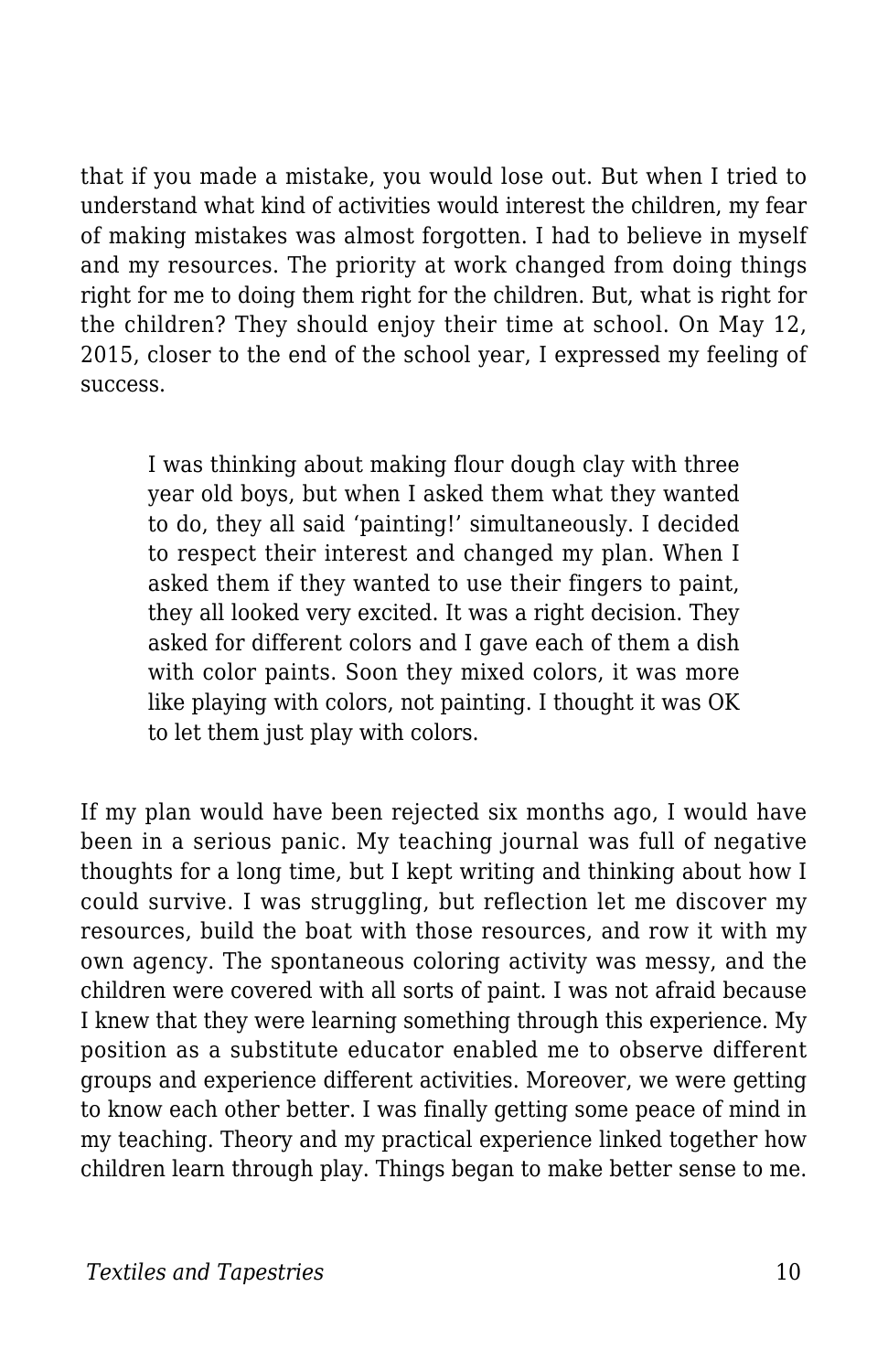I even concluded my journal entry of the day with:

I could have even let them color the bathroom mirrors. Maybe next time.

The more I believed in my potential as a sailor, the stronger my boat became. While drifting on the rough waves of teaching, my Japanese resilience supported my sailing. Although the Japanese education system did not fit me, my foundation as an educator was fostered in the Japanese educational values of competition. My professional identity as a Japanese immigrant educator empowered me to become a resilient sailor and builder who utilizes professional resources to build a stronger boat to keep sailing. My boat was no longer a fragile origami boat. I transformed it into a strong rowing boat that I could row in the direction I wished.

#### *I Have the Tools and the Critical Friend*

While rebuilding the boat of my experience, I realized that I needed to have tools that could transform the shape of my boat into anything I wished. If I wished to put the pieces of the boat together by using my cultural and professional resources, the tools mattered. The tools could be my courage, wisdom, and theoretical knowledge. Sometimes, I needed a hammer of courage to challenge myself in a new situation. I used my wisdom to facilitate the children's collaborative play. Theoretical knowledge was a compass that indicated the direction, and I navigated the boat to the new horizon of teaching.

Besides the tools, I discovered that sailing with a critical friend made my voyage more enjoyable and challenging in a positive way. When I came to the image of building the boat and wrote it up to express my transformation, I believed that I would be the boat itself. However, my critical friend Hafdís asked me a critical question. In our communication through messenger, she asked me: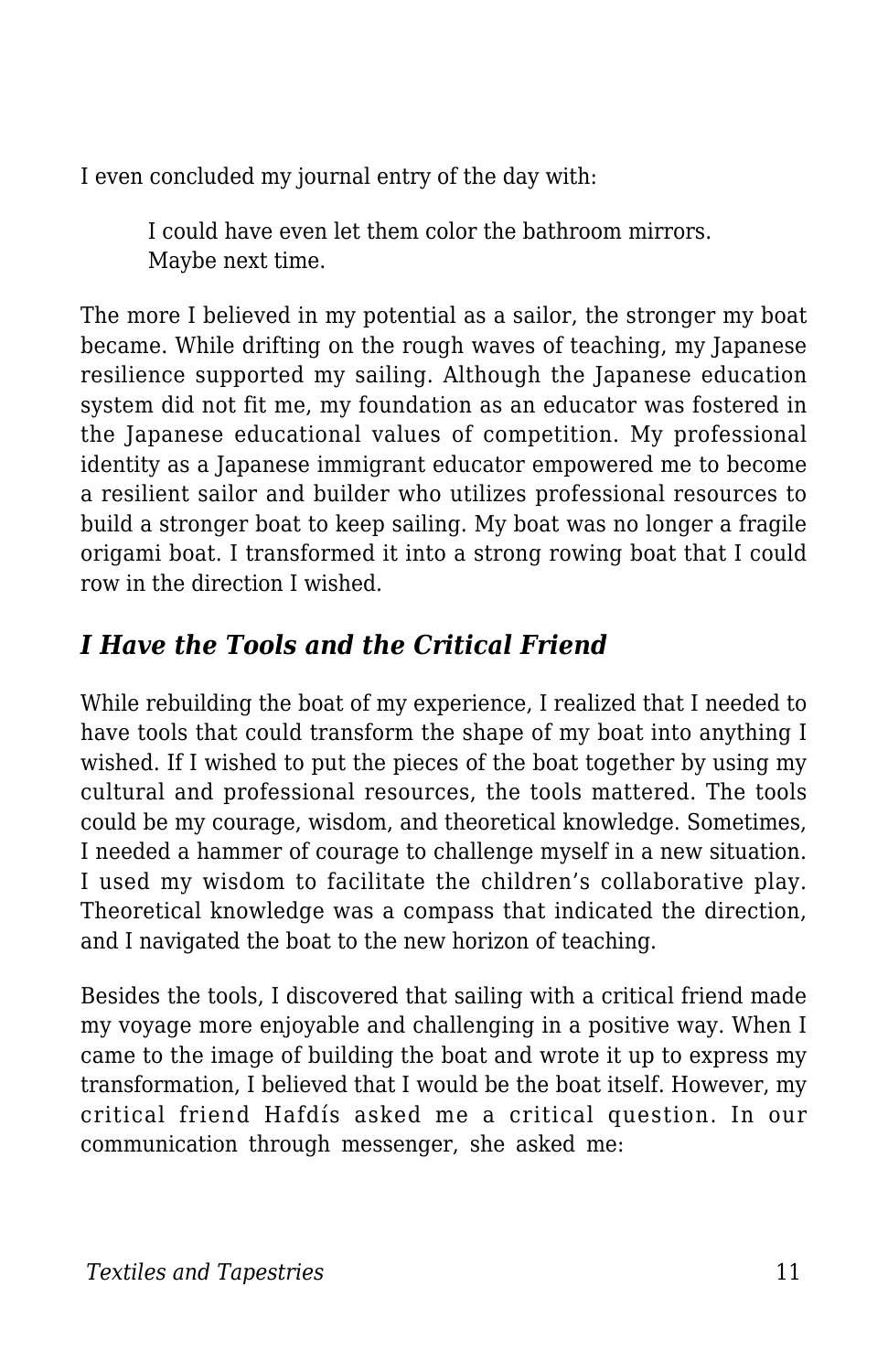Who is then building the boat if you are the boat?…I feel that you are the sailor that builds the boat and sails it; the boat is your experience or your job.

I was confused when Hafdís pointed out that I could be the sailor. Upon some reflection, I responded to her message:

Your point is that I can't be a boat if I have to rebuild and transform. That's why you say I am the sailor? I am sitting in the boat, and the boat changes into different shapes through experiences…

Hafdís responded:

Yes and you also become better at sailing it.

When Hafdís said that I became better at sailing it, it made much better sense to me. Because of the idea of transformation, I was stuck with the image of changing myself visually. But I needed to be the one who took the initiative in transforming my experiences. When the boat was made with origami paper, preschool administrators and colleagues simply admired how I looked. My practical experience in the Icelandic preschool context was not rich enough to strengthen the durability of the boat. I was simply floating on the sea without any agency. When I became aware of my resources and built the rowboat, I gained more confidence to row it by myself. By being on the boat myself, my experiences would not be transformative. Through critical dialogue with my critical friend, I found my agency to keep sailing.

### **Conclusion**

My first year of teaching in an Icelandic preschool was the most evocative period of my professional career. When my teaching journal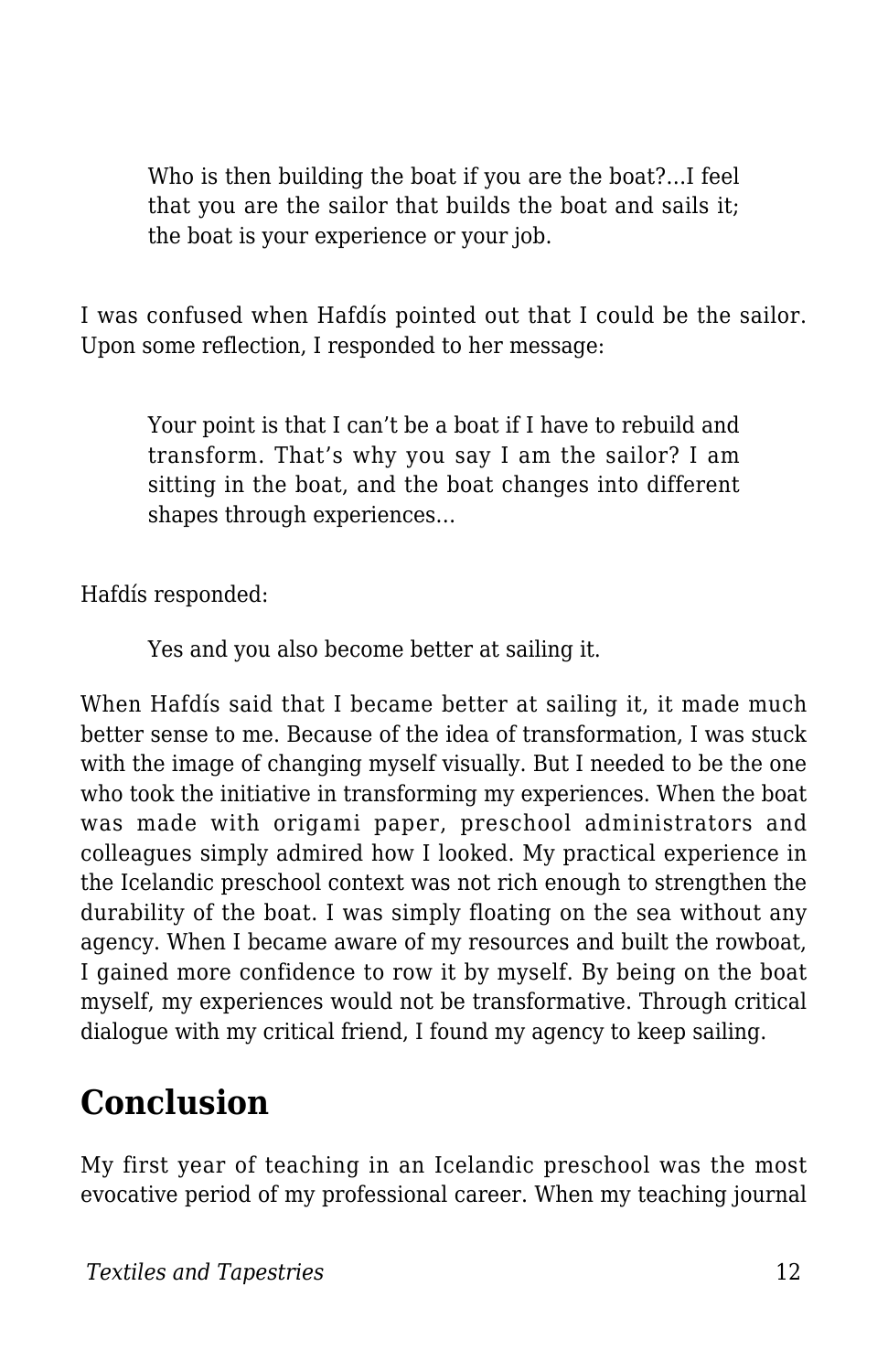was full of negative words, I encountered self-study and learned that negative thinking could be transformed through reflection. With the support of a critical friend, I realized that my cultural and professional resources were important parts of me as an educator. I became empowered.

Throughout my narrative self-study, I experienced the power of metaphors that let me express the subtleness and complexity of my voyage (Munby & Russell, 1990). I am the resilient sailor who navigates the boats of experience. I build the boat with my resources and my agency works as a tool. My experience is personal, and the bicultural context makes my challenges even more complex. Metaphors let me conceptualize struggles that were hard to describe in words (Lakoff & Johnson, 1980/2003). My metaphors of being a sailor and builder of my boat with resources embody my understanding of challenges but also helps others to understand with their hearts (East et al., 2009). Thinking of my teaching experience through metaphors, I could generate new ways of understanding who I am and how I work with children (MacKinnon & Bullock, 2016).

Powerful metaphors keep me sailing and my boat keeps transforming. My story might be inspiring to others who also experience a professional identity crisis. Because each experience is unique, the power of metaphors can empower any educators who do not know how to build a boat and sail it on their seas of teaching.

## **References**

Bullough, R. V. (1994). Personal history and teaching metaphors: A self study of teaching as conversation. *Teacher Education Quarterly, 21*(1), 107-120.

Connelly, F. M., & Clandinin, D. J. (1988). *Teachers as curriculum planners: Narratives of experience.* OISE Press.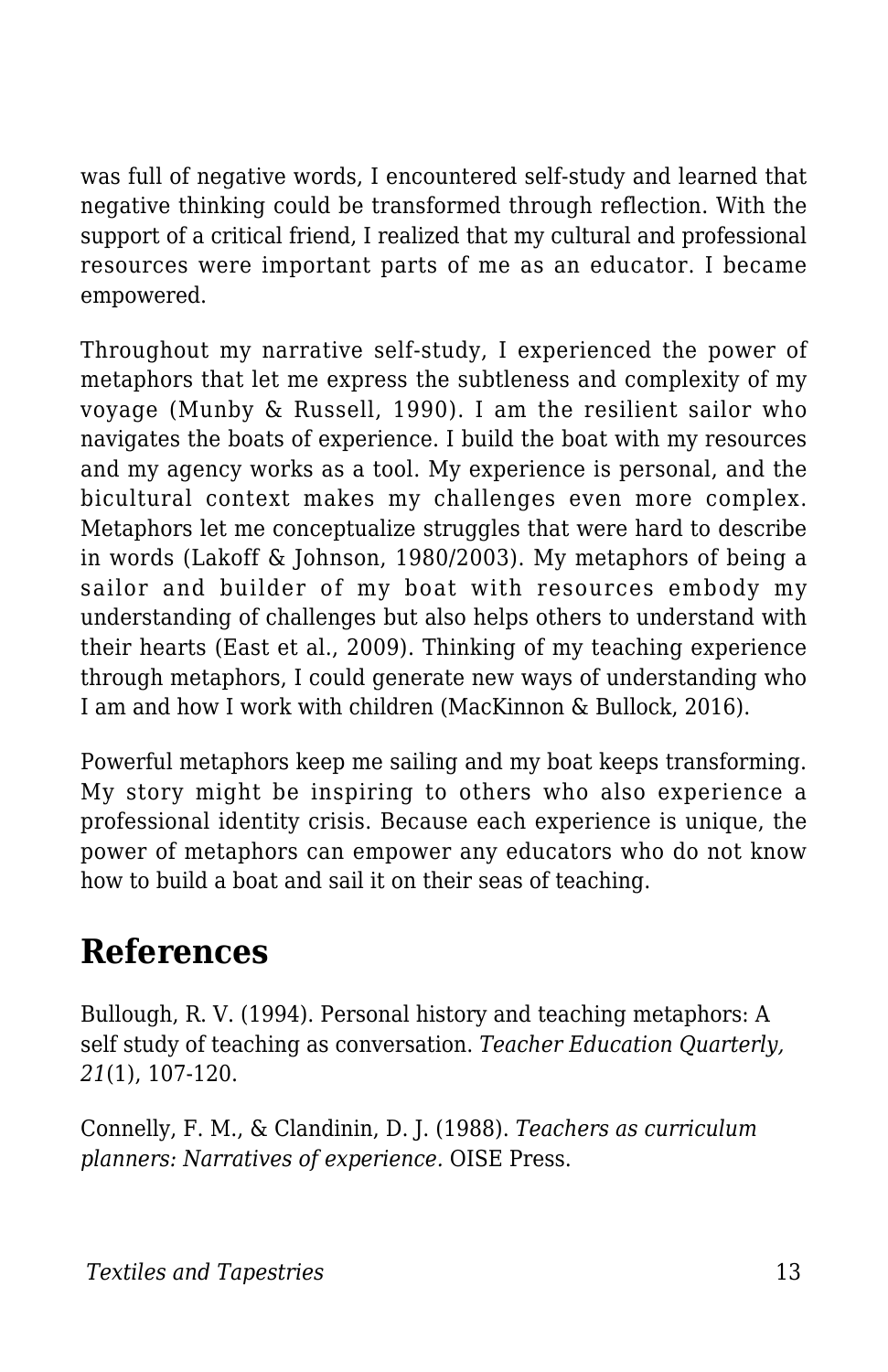Costa, A. L., & Kallick, B. (1993). Through the lens of a critical friend. *Educational Leadership, 51* (2), 49-51.

Craig, C. (2018). Metaphors of knowing, doing and being: Capturing experience in teaching and teacher education. *Teaching and Teacher Education, 69*, 300-311.

East, K., Fitzgerald, L., & Heston, M. L. (2009). Talking teaching and learinng: Using dialogue in self-study. In D. L. Tidwell, M. L. Heston, & , L. M. Fitzgerald (Eds.), *Research methods for the self-study of practice (p. 55-72).* Springer.

Einarsdóttir, J. (2006). Between two countries, between two traditions: Education and care in Icelandic preschools. In J. Einarsdóttir & J. Wagner (Eds.), *Nordic childhood and early education: Philosophy, research, policy, and practice in Denmark, Finland, Iceland, Norway and Sweden* (pp. 159-182). Information Age.

Gonzales, N., Moll, L. C., & Amanti, C. (2005). *Funds of knowledge: Theorizing practices in households, communities, and classrooms.* Lawrence Erlbaum Associates, Publishers.

Kitchen, J. (2009). Passage: Improving teacher education through narrative self-study. In D. L. Tidwell, M. L. Heston, & , L. M. Fitzgerald (Eds.), *Research methods for the self-study of practice* (p. 35-51)*.* Springer.

Kövecses, Z. (2010). Metaphor: A practical introduction (2nd ed). Oxford University Press.

Lacy, T. G. (1998). Ring of seasons: Its culture and history. University of Michigan Press.

Lakoff, G., & Johnson, M. (2003). Metaphors we live by. University of Chicago Press. (Original work published 1980).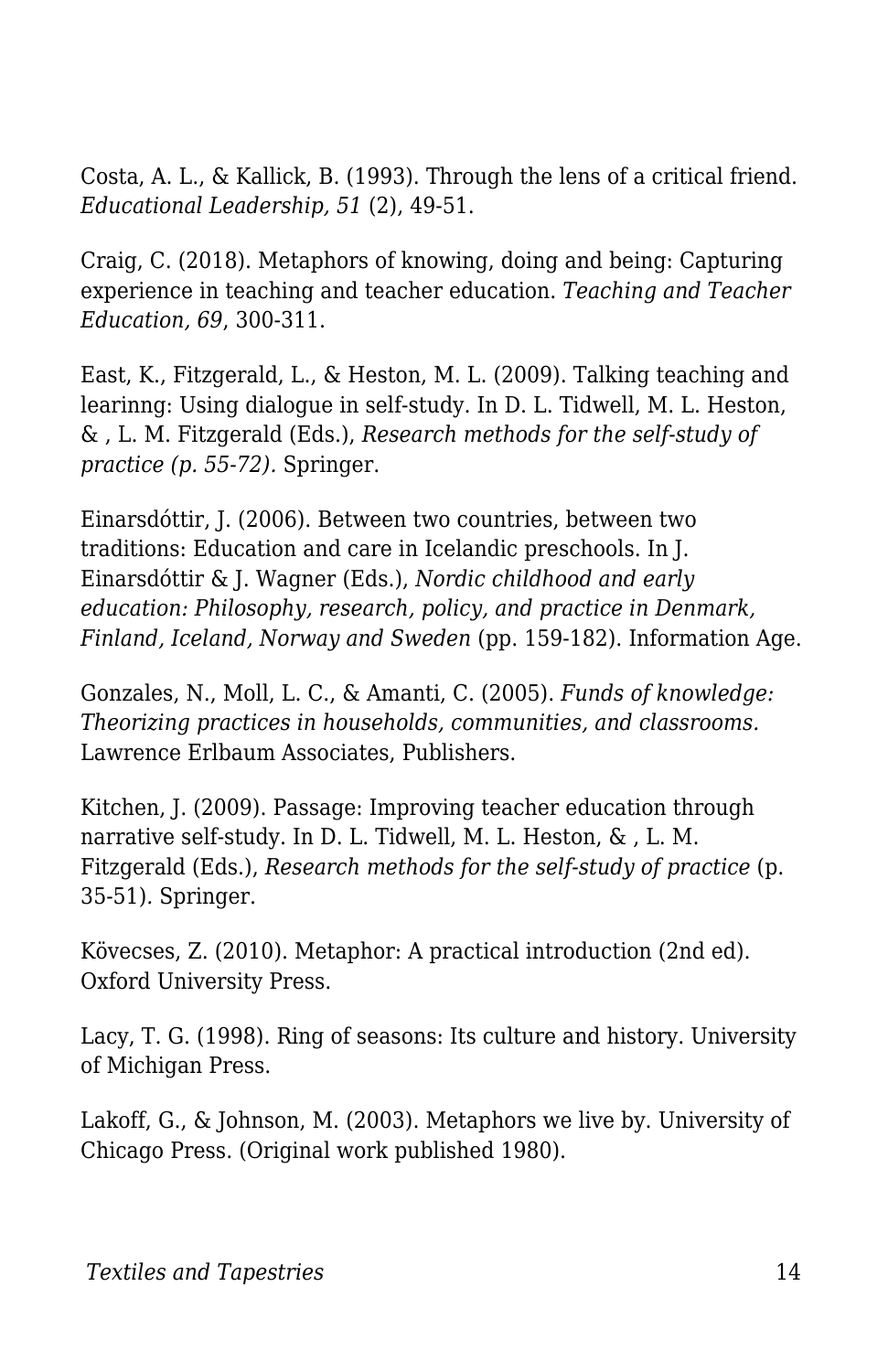MacKinnon, A., & Bullock, S. (2016). Playing in tune: Reflection, resonance, and the dossier. In D. Garbett & A. Ovens (Eds.), *Enacting self-study as methodology for professional inquiry (pp.291-296).* S-STEP.

Miles, M., Huberman, M., & Saldiña, J. (2014). *Qualitative data analysis: A methods sourcebook* (3rd ed.). Sage.

Munby, H., & Russell, T. (1990). Metaphor in the study of teachers' professional knowledge. Theory into Practice, 29(2), 116-121.

Nishida, M. (2013). *Hjallastefnan and professionalism: Preschool personnel's sense of security* (master's thesis). University of Iceland, Iceland.

Ragnarsdóttir, H. (2010). Internationally educated teachers and student teachers in Iceland: Two qualitative studies. *Canadian Journal of Eduational Administration and Policy*, 100, 1-31.

Saldaña, J. (2013). *The coding manual for qualitative researchers* (2nd ed.). Sage.

Samaras, A. P. (2011). *Self-study teacher research: Improving your practice through collaborative inquiry*. Sage.

The Hjalli model (n.d.). Introduction. https://www.hjallimodel.com

Tobin, J., Hsueh, Y., & Karasawa, M. (2009). *Preschool in three cultures revisited: China, Japan and the United States.* University of Chicago Press.